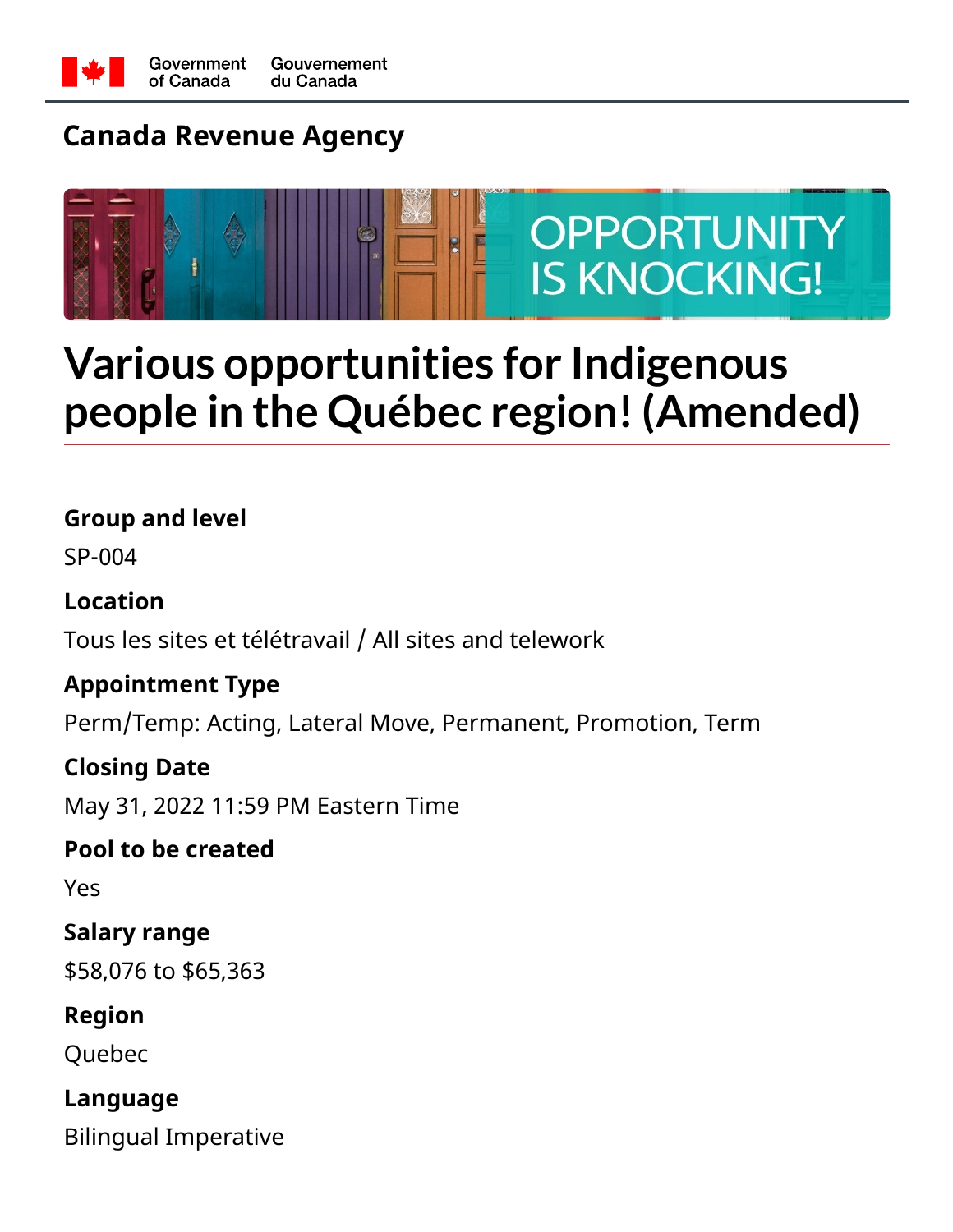### **Requisition number**

57738605

[For a description of key terms used on CRA job notices, go to Definitions](https://www.canada.ca/en/revenue-agency/corporate/careers-cra/browse-job-types/definitions-job-seekers.html) for job seekers.

# About the job

## **What is the intent of this process?**

We are currently seeking talented candidates **who self-identify as Indigenous people\*** to fill positions at various levels at the Canada Revenue Agency (CRA) and other Federal Public Service organizations.

# **Please note that the salary range will vary in function of the group and level of the position to be staffed. The information regarding pay rates can be found [here](https://www.canada.ca/en/revenue-agency/corporate/careers-cra/information-moved/pay-rates.html).**

This staffing process will be used to staff various positions for appointments that can be:

- for **various jobs from SP-03 and SP-04** (click [here](http://www.canada.ca/en/revenue-agency/corporate/careers-cra/browse-job-types.html) for more information on the jobs);
- **bilingual;**
- **full time or part time**;
- **teleworking or working at the office** in the following cities: Brossard, Chicoutimi, Gatineau, Jonquière, Laval, Montreal, Quebec City, Rimouski, Rouyn-Noranda, Shawinigan, Sherbrooke, Trois-Rivieres.

For telework positions, your income may be eligible for the exemption under [section 87 of the Indian Act.](https://www.canada.ca/en/revenue-agency/services/aboriginal-peoples/information-indians.html)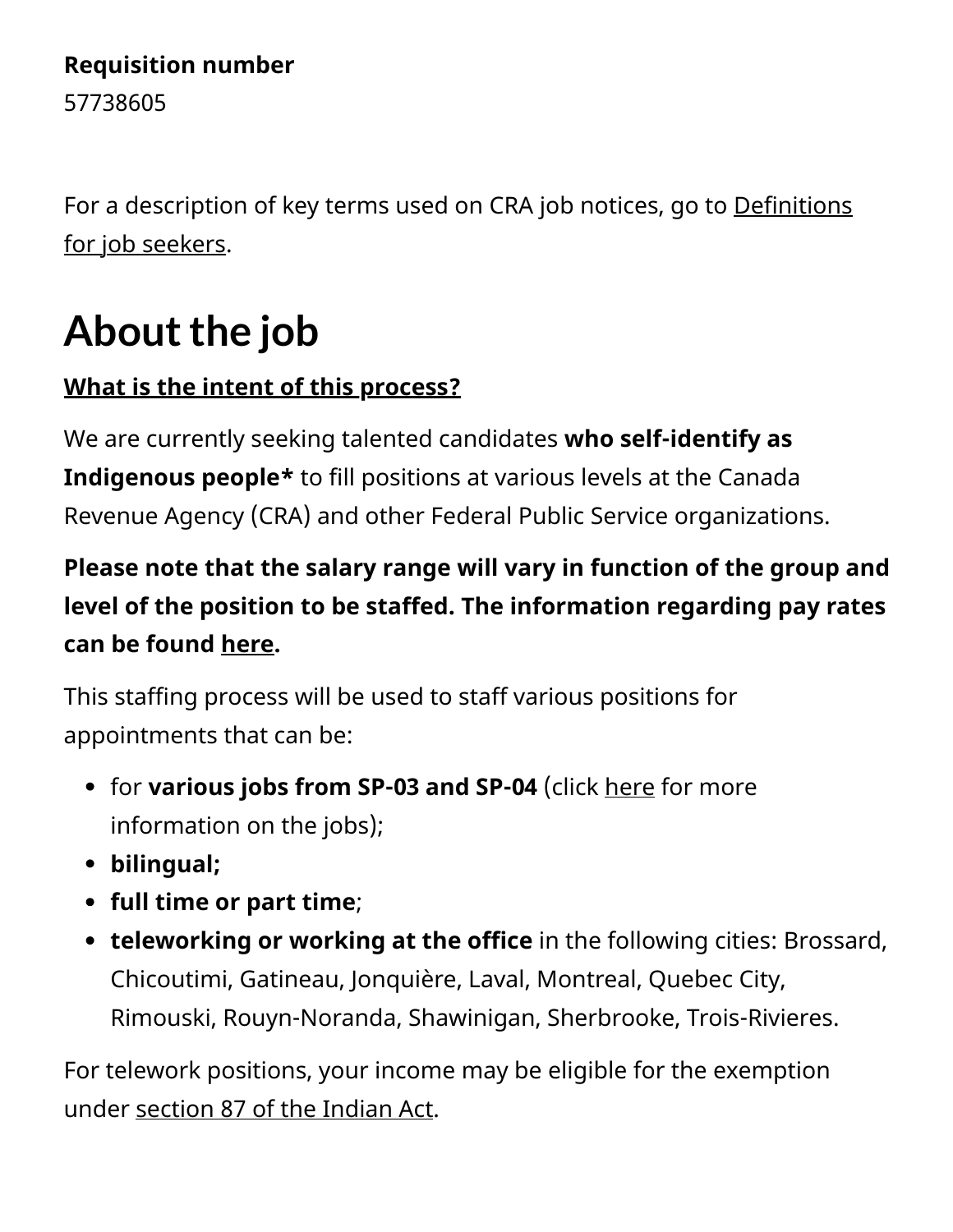The process will also be able to staff similar positions at various levels in the federal public service. For more information on the positions, please contact the person indicated at the bottom of the notice.

\* We mean by "Indigenous persons" any person who self-identifies as a North American Indian or a member of a First Nation, Métis or Inuk. North American Indians or members of a First Nation include Status Indians, Treaty Indians and Non-Status Indians.

## **The CRA: an employer of choice!**

For five consecutive years, the Canada Revenue Agency (CRA) has been named one of Canada['s Top 100 Employers.](https://www.canada.ca/en/revenue-agency/corporate/careers-cra/careers-cra-1-why-work-us.html/t_blank) We excel in the areas of employee engagement and performance, training and skills development, [community involvement, health and family benefits well-being, diversity](https://www.canada.ca/en/revenue-agency/corporate/careers-cra/employment-equity-diversity-inclusion/employment-equity-diversity-cra.html) and inclusion, and much more.

## **Why work in the Federal Public Service?**

The Public Service offers some of the most sought-after benefit programs, in addition to competitive rates of pay, among others :

- **Flexible hours and holidays** adapted for work / life balance;
- Work environment that supports **a diverse workforce** and talent development;
- **Beneficial pension plan,** employee assistance program (EAP) and more;
- **Career opportunities** supported by a competent management team;
- Development and **continuing education** to reach your full potential;
- **Health care plan** that covers several life events: medical expenses, prescription drugs, vision care, dental care, out-of-province medical expenses and hospitalizations, etc;
- **Necessary computer work equipment** provided.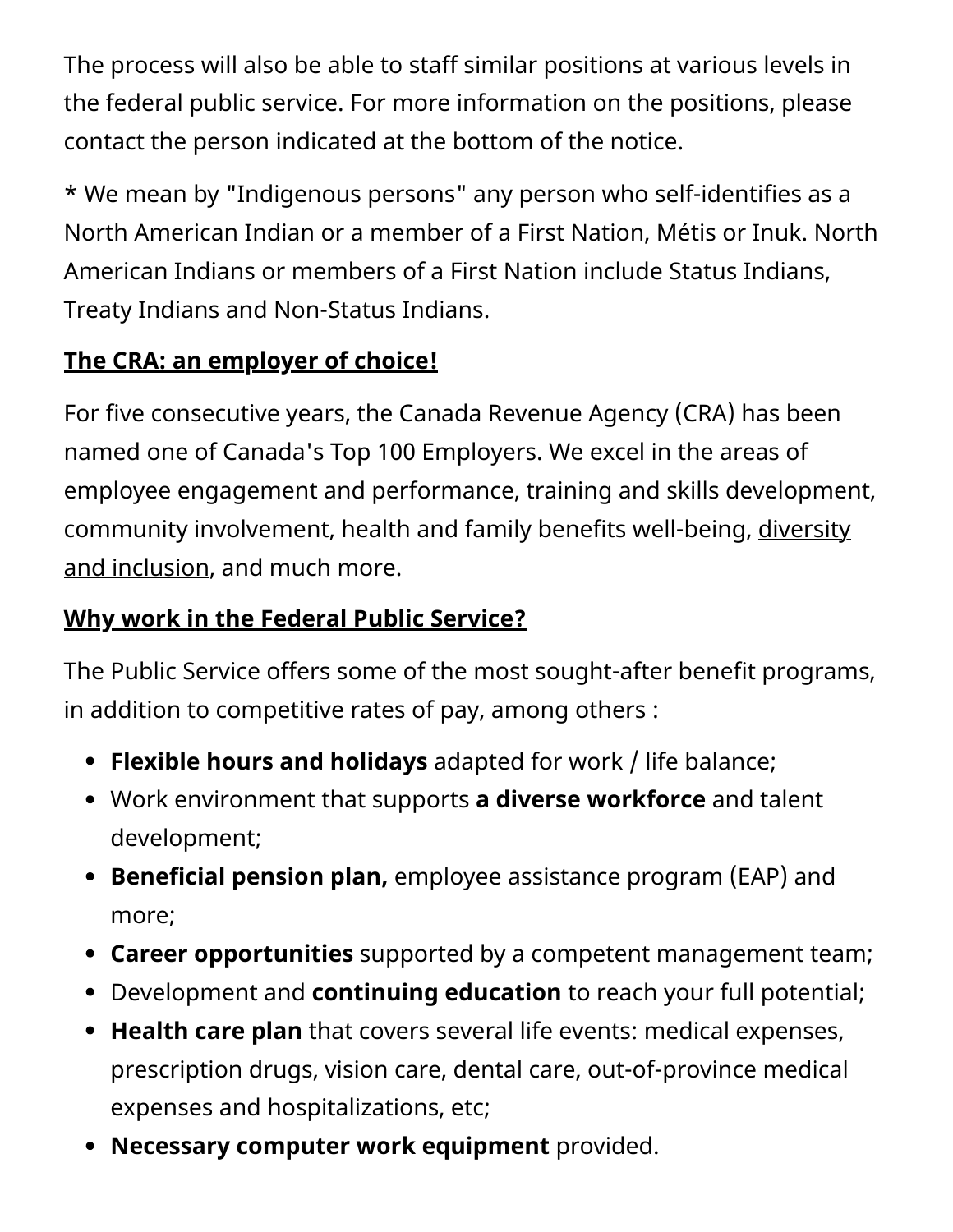# **To apply**

## **Who can apply?**

To be eligible, you must meet the following three requirements:

- 1. Be a person who lives in the province of Quebec
- 2. Self-identify as an Indigenous person
- 3. Have successfully completed at least three years of secondary school for the SP-03 or higher position OR have successfully completed at least a high school diploma or [CRA-approved alternatives](https://www.canada.ca/en/revenue-agency/corporate/careers-cra/browse-job-types/cra-s-minimum-education-standards.html#craapprvd) for the SP-04 positions.

If you require support in creating your Candidate Profile, please visit the [help page](https://www.canada.ca/en/revenue-agency/corporate/careers-cra/browse-job-types/register-careers-cra.html) or contact the person listed at the bottom of the poster.

You must upload your education credentials in the education section of your candidate profile and submit all required documents.

# **Assessment**

## **What is the next step?**

If you meet the three requirements mentioned above, you will be invited to take our language tests for reading comprehension, written expression and oral expression. Then you could be eligible for appointment under this process if you meet the language requirements.

We encourage you to validate the contact information in your Profile in order to receive any communication related to the employment opportunities in this process.

If you require accommodation **at any time during this process**, we encourage you to indicate this in your questionnaire when you apply, or to contact the person at the bottom of the poster. Your request will be treated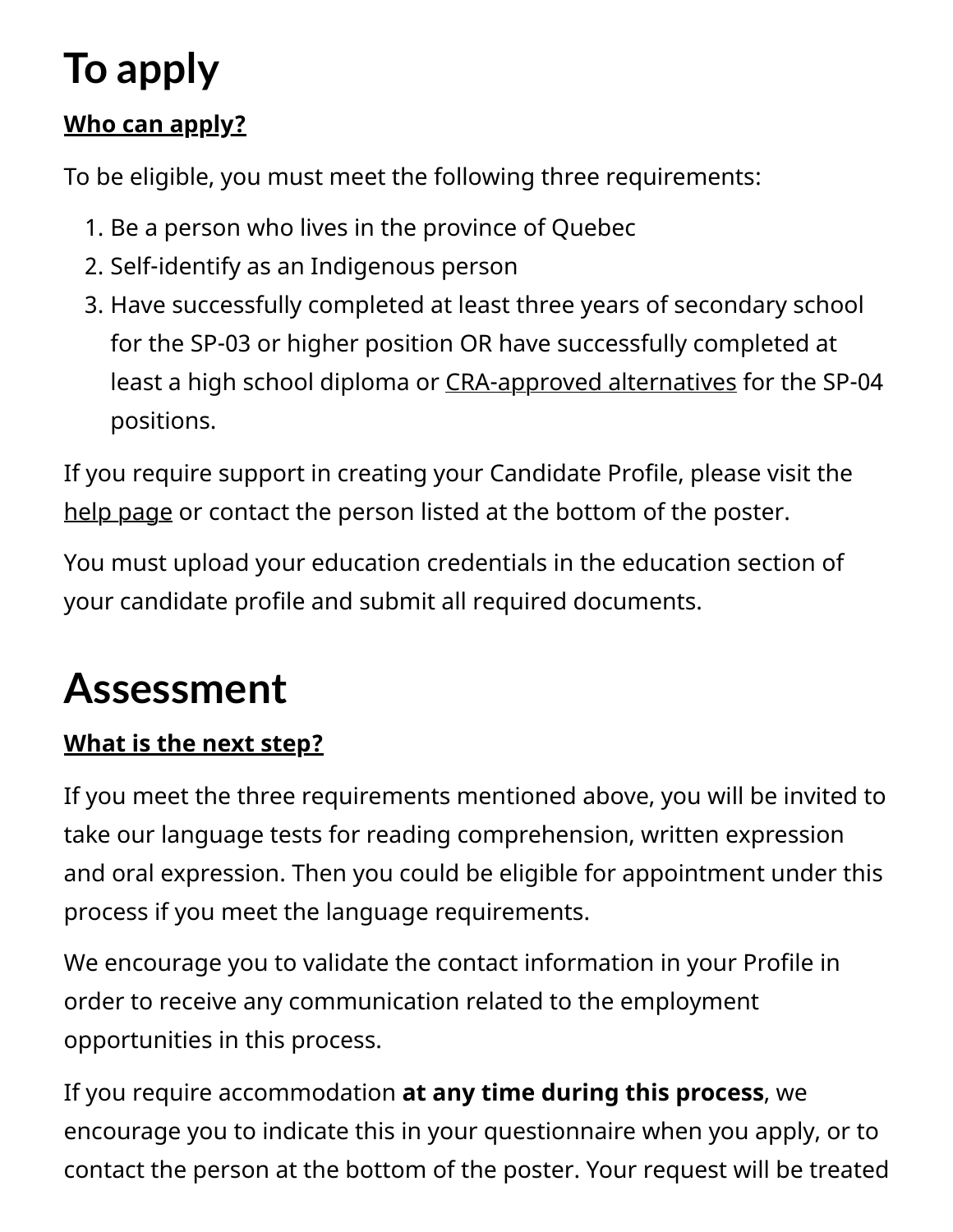confidentially.

### **Conditions of Employment**

## **Reliability/Security:** Reliability Status

**Vaccination:** The obligation to be fully vaccinated against COVID-19\*. A certificate of your vaccination status will be required during hiring. [\(details\)](https://www.canada.ca/en/treasury-board-secretariat/news/2021/10/backgrounder-covid-19-vaccine-requirement-for-the-federal-workforce.html/t_blank/ohttps://www.canada.ca/fr/secretariat-conseil-tresor/nouvelles/2021/10/document-dinformation--exigence-de-vaccination-contre-la-covid-19-pour-les-fonctionnaires-federaux.html)

\*Unless accommodations are made due to medical contraindication, religion or other prohibited grounds of discrimination as defined by the Canadian Human Rights Act and can attest their vaccination status.

## **Various language requirements:** [Bilingual imperative \(all levels\)](https://www.canada.ca/en/public-service-commission/services/second-language-testing-public-service.html)

**For teleworking:** Have access to the tools needed to do virtual work (for example: a stable high-speed internet connection)

Please note that the IT equipment required will be provided by the employer.

If you receive an offer of employment, your performance will be validated (reference check).

# **Want to know more?**

We encourage you to read [Important information on staffing at the CRA](https://www.canada.ca/en/revenue-agency/corporate/careers-cra/browse-job-types/general-information-on-staffing-cra-formerly-called-tips-applying-online.html) to find out more about staffing processes and how to apply.

The CRA is committed to building a skilled, diverse workforce reflective of Canadian society. To find out more, consult **Employment equity, diversity** and inclusion at the CRA. We encourage you to complete the Employment Equity (EE) Staffing questionnaire as part of your application if you wish to be considered for staffing actions using the EE staffing requirement in this process. Your questionnaire response will be retained on file for the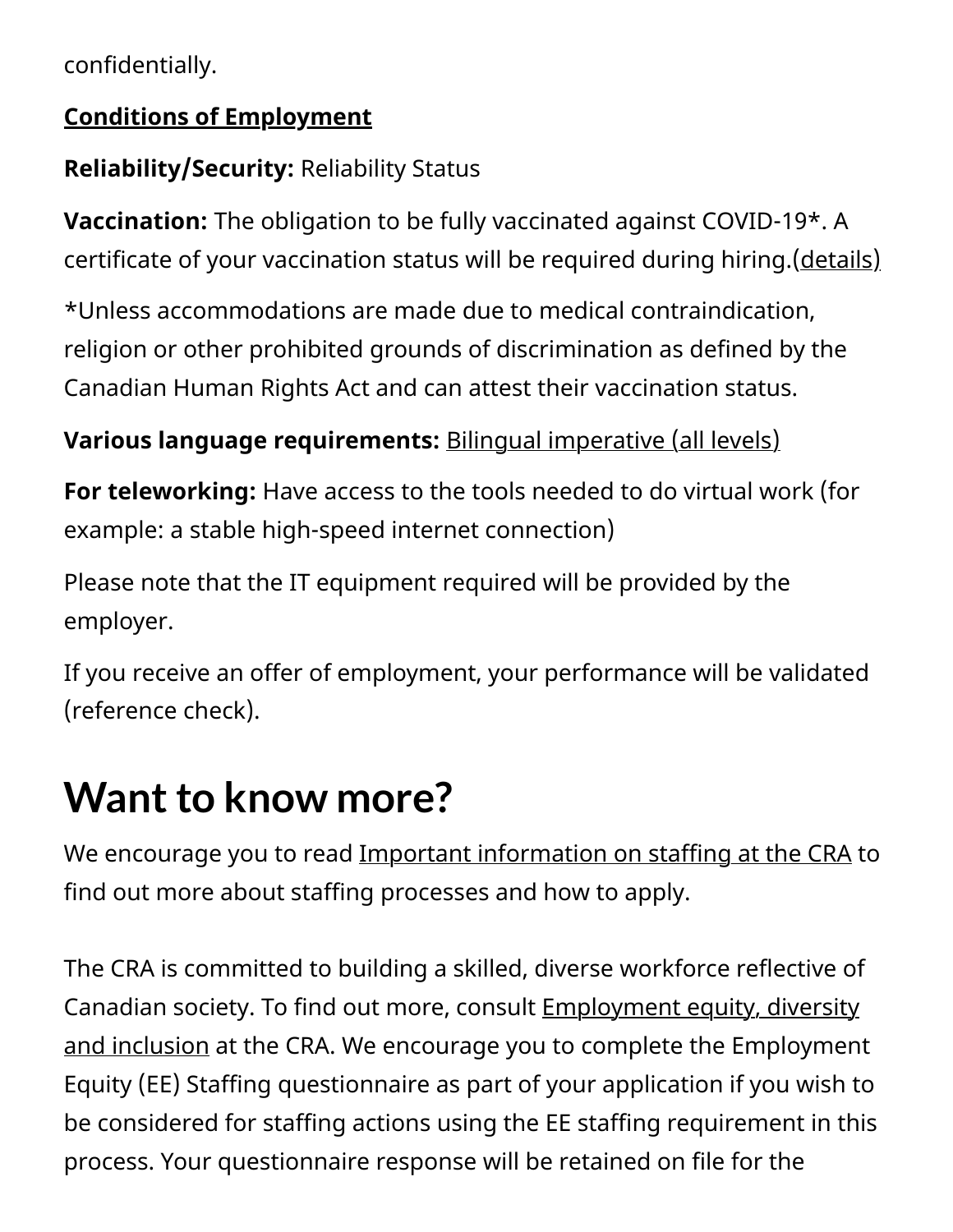duration of the staffing process. If you do not complete the questionnaire, you will not be considered for any staffing actions using the EE staffing requirement in this process. If you decide to modify your response or fill out this questionnaire at a later date, please notify the contact listed at the bottom of this notice of job opportunity.

CRA employees support the economic and social well-being of Canadians, and build public trust. We have high expectations, and our employees are [held to the standards of conduct outlined in our Code of integrity and](https://www.canada.ca/en/revenue-agency/corporate/careers-cra/information-moved/code-integrity-professional-conduct-we-work.html) [professional conduct and Directive on conflict of interest, gifts and](https://www.canada.ca/en/revenue-agency/corporate/careers-cra/information-moved/directive-on-conflict-interest-gifts-hospitality-post-employment.html) hospitality, and post-employment.

# **Contact**

Name: The Quebec Regional Indigenous Initiative (QRII) - Diandra Stacey and Vanessa Turcotte Email address: [HRIndigenous.RHAutochtone@cra-arc.gc.ca](mailto:HRIndigenous.RHAutochtone@cra-arc.gc.ca?subject=57738605%20process)

Please  $sign in / register$  to apply.

 $\bm{\mathbf{\mathcal{C}}}$  Share this notice of job opportunity

Return to: [Search results](https://careers-carrieres.cra-arc.gc.ca/gol-ged/wcis/pub/dsptchjbsrch.action?ifs=&jsc.opd=&jsc.kw=quebec&jsc.ps=001&jsc.gp=&jsc.lv=&__multiselect_jsc.rg=&__multiselect_jsc.lg=&searchButton=Search&rtrnlnk=)

**Screen ID:** iss-49.1